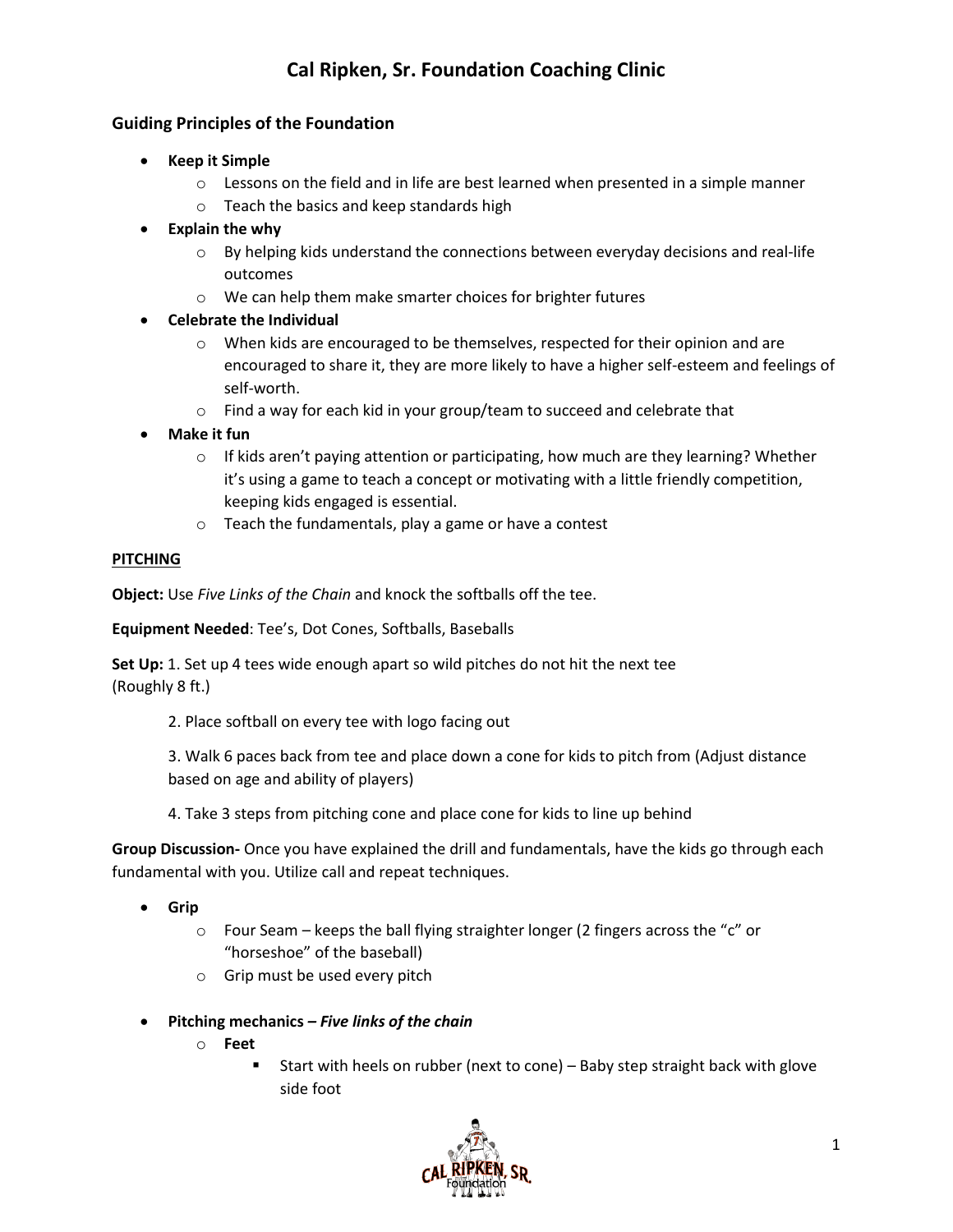- Pivot (turn the throwing arm foot clockwise) so that it becomes parallel with rubber
- o **Balance Position**
	- Controlled leg lift, lift glove side leg until you create a 90-degree angle with your thigh and calf
	- Slight bend in back leg
	- Hands together slightly above belt and away from body
	- Front shoulder pointing towards target
- o **Power Position**
	- Get ball out and up, with hand above ball
	- Strong front side, no limp front arm
	- Keep weight back slightly to allow for generation of torque
- o **Rotation** 
	- Make sure elbow is above or parallel to shoulder
	- Both feet on ground as you release ball to generate torque
- o **Follow through**
	- Allow follow through to happen naturally
- o **Summary of 5 Points**
	- 1. Baby step
	- 2. Pivot
	- 3. Balance position
	- 4. Power position
	- 5. Throw

#### **THROWING**

**Object:** Kids learn the proper grip and throwing technique. Also, learn to be a good partner.

**Equipment Needed**: Dot Cones, Baseballs, Softballs

**Set Up:** Create one straight line of dot cones roughly 5-6 feet apart (Allowing room for kids to throw safely)

- $\star$  Kids will get into pairs; one partner will line up on the cones the other will line up across from them about 5-6 ft. away
- $\star$  Do not hand out baseballs/softballs until everyone has a partner
- $\star$  Have everyone begin throwing at the same time, on your command
- **Maintain order** throwing can get out of control quickly (Line up one partner from each pair along the cones, this group will stay on the line of cones the entire time. Take the other partner from every pair and line them up in a straight line across from their partners at an appropriate distance, kids may not move back, all moving will be done as a group in unison and led by the coach)

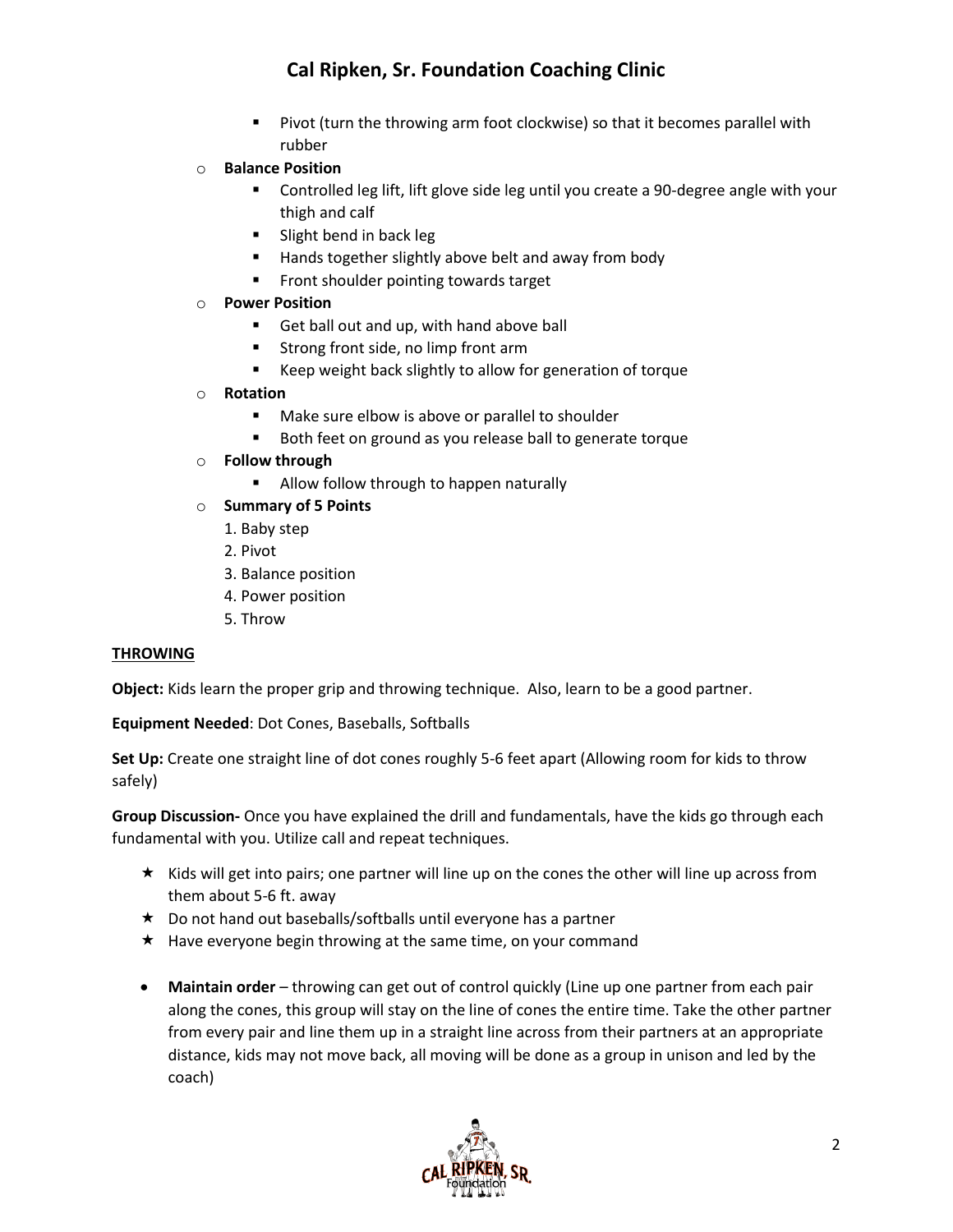- **Grip**
	- o Four Seam keeps the ball flying straighter longer (two fingers across "c" or "horseshoe" of the baseball)
	- o Grip must be used on every throw
- **Teaching kids how to play catch**
	- $\circ$  Stress fundamentals (Thrower gets into power position, step towards partner, throw and follow through…receiver two hands up creating a big target for the thrower)
	- o Safe lines, teamwork, partners
- **Progression**
	- o **One Knee Drill-** Throwing on one knee (Throwing arm knee down, follow through over the glove hand knee)
	- o **Stand up throwing-** Person with the ball is perpendicular from target, throws and follows through, while receiver gives good 2-handed target for the thrower to aim for
	- o **Play a game** "21"
		- Partners play catch with each other
		- You get 2 points if a partner's throw is caught in the head area by the other partner
		- You get 1 point if a partner's throw is caught in the chest area by the other partner
		- The point is to focus on making good throws to your partner
		- First team to get to 21 points wins

#### **INFIELD**

**Object:** Learn proper fielding technique. Also, learn how to throw and flip after fielding the ball.

**Equipment Needed**: Dot Cones, Baseballs, Softballs

**Set Up:** 1. Place 4 cones in straight line (roughly 5-6 ft. apart) for the coaches to throw from

2. Walk 7 paces and place 3 cones in triangle shape

3. Players who are up, line up between the cones at the bottom of the triangle (closest to the coach)

4. Players who are not up, line up behind cones at top of triangle

- **Ready**-**Position**
	- o Athletic position used in almost every sport
		- Feet and shoulders square to home
		- Balance weight distributed evenly on balls of feet
		- Be comfortable
- **Basic Groundballs -** *Wide base, butt down, hands out front*
	- o Wide base balance
	- o Butt down butt goes down, eyes come up

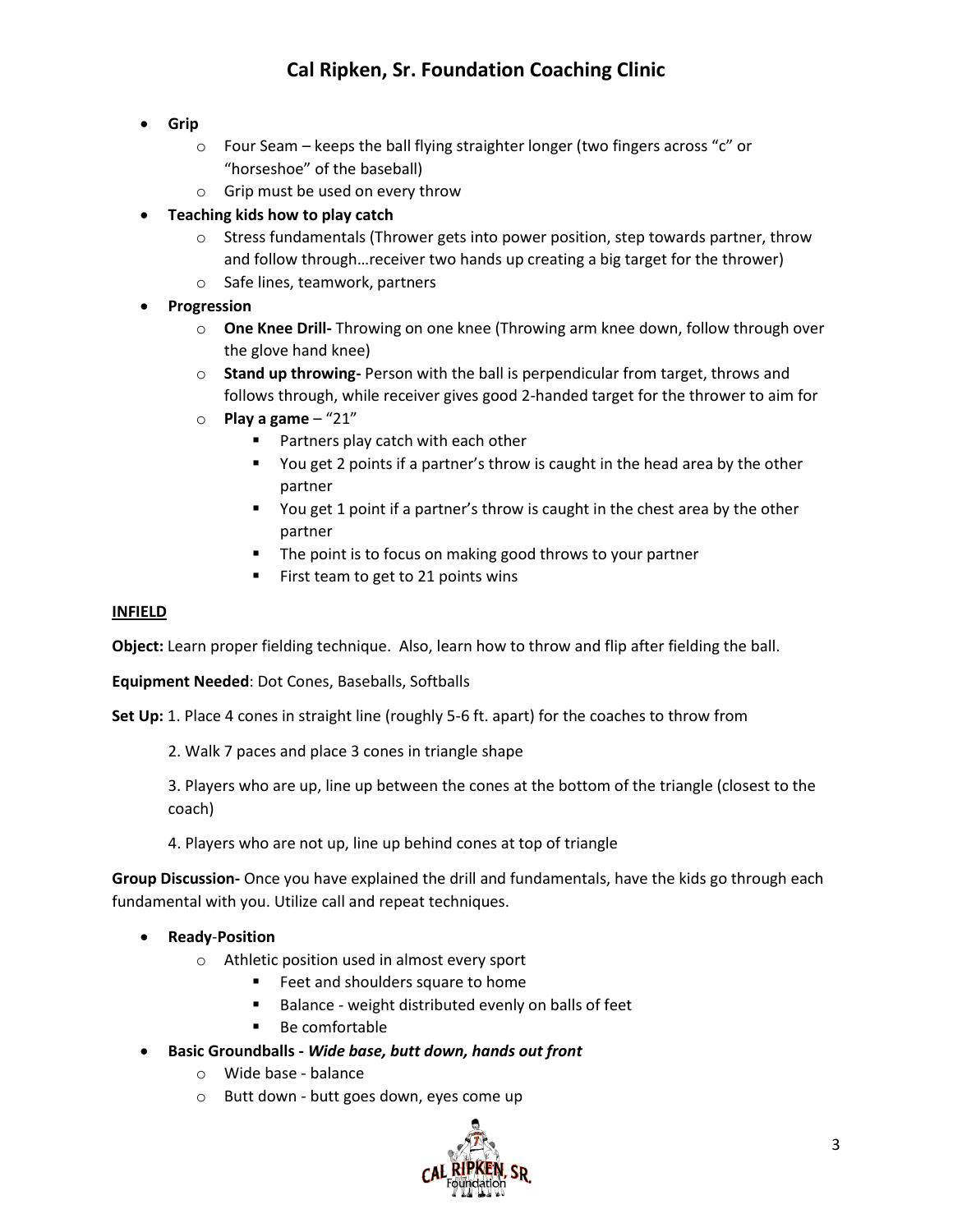- $\circ$  Hands out front everything happens in front of you, adjust to a bad hop easier
- o Basic Groundball Drill
- **Underhand flip**
	- o Use your momentum, move towards your target
	- o Teamwork helping your teammate, higher chance for success
	- o Where your hand goes, the ball goes
	- o High Five Drill
	- o Box Drill
- **Backhands**
	- o Use same principles, wide base, butt down, hands out front
	- o Start on your knee, build strength/balance and progress to off the knee
	- o Two types of backhands
		- Regular backhand
		- Crossover backhand
	- o Backhand Drill

### • **Throwing After the Catch**

- o Four seam grip when possible
- o Create momentum toward target
- o Point shoulder toward target
- o Follow the throw
- o Shuffle, Throw, Follow Drill
- **Infield Drills**
	- o Basic Groundballs Drill *wide base, butt down, hands out front*
	- o High Five Drill
	- o Backhand Drill
	- o Shuffle, Throw, Follow Drill
	- o Box Drill

#### **OUTFIELD**

**Object:** Learn proper outfield technique and use of good communication.

**Equipment Needed:** Dot Cones, Footballs, Baseballs, Softballs

**Set Up:** 1. Place 4 cones in straight line (Roughly 5-6 ft. apart) for the coaches to throw from

2. Walk 7 paces and place 3 cones in triangle shape, same as the infield station

3. Players who are up, line up between the cones at the bottom of the triangle (closest to the coach)

4. Players not up, line up behind cone at top of triangle

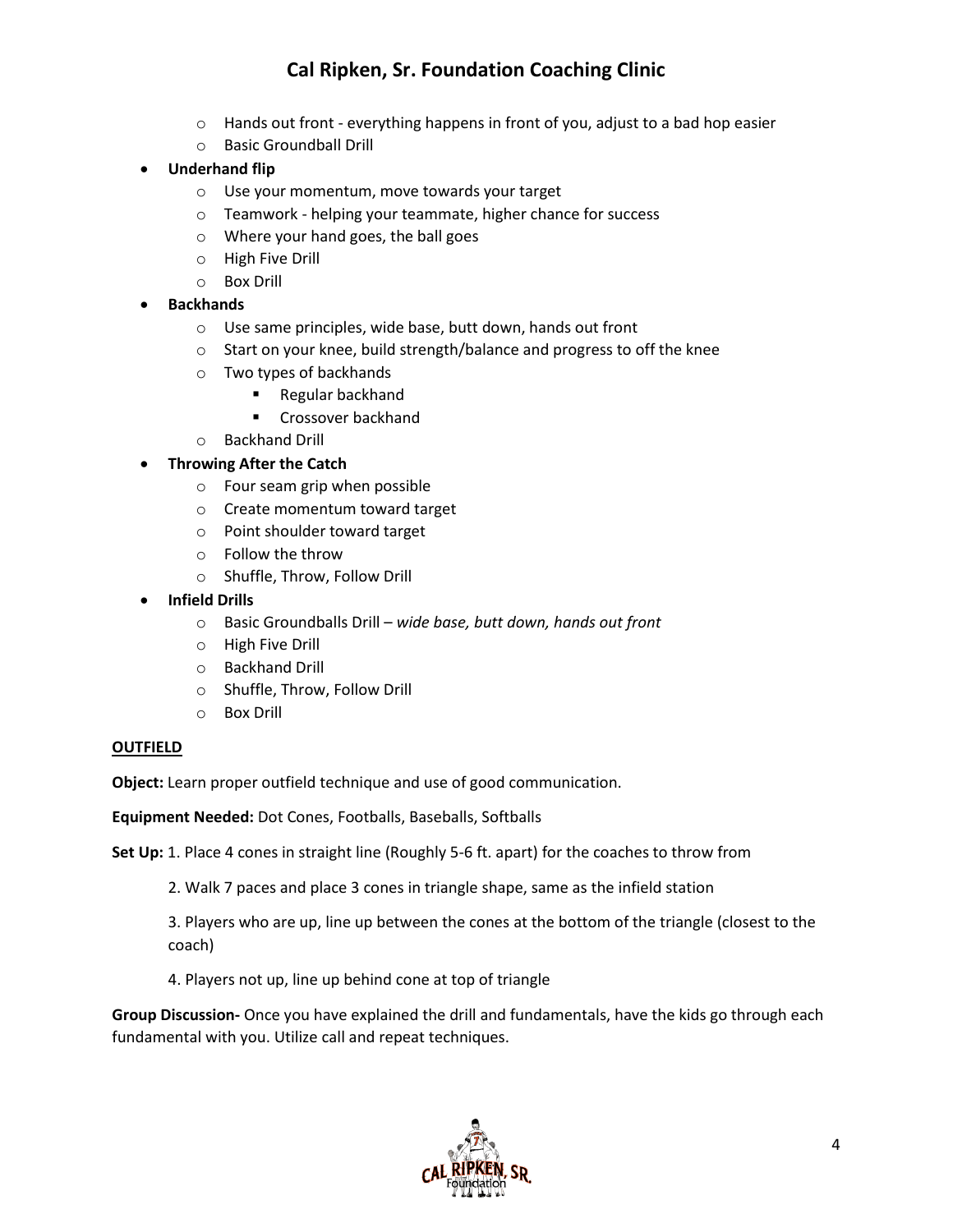### **Outfielders Job Description**

- o Catch the routine ball, last line of defense
- o Keep runners from taking extra bases
- o Always be in the ready position for every pitch

### • **Fly Balls – Ball, Glove, Eye**

- o Locate the ball and get to the spot early if possible
- o Position glove directly under ball; don't block your own line of vision
- o Follow ball into glove and move forward as you catch it
- o Fly Ball Drill with or without gloves

### • **Crossover/Drop Step**

- o Most efficient ways to get to ball hit to your side/over your head
- o Pivot 45 degrees with outside foot
	- If ball is hit to your right, drop step 45 degrees with your right foot, crossover step with your left foot
	- If ball is hit to your left, drop step 45 degrees with your left foot, crossover step with your right foot
- $\circ$  Crossover with inside foot in direction of ball (Stay low, turn the hips through to not waste movement)
- o Puts you in position to quickly change direction and run after the ball
- **Communication** 
	- o CF has priority over other outfielders; generally, OF has priority over INF
	- $\circ$  Be loud and be clear "I got it! I got it! I got it!"
	- o Other outfielder backs up the play
- **Outfield Drills**
	- o Fly Ball Drill (with or without gloves)
	- o Crossover/Drop Step Drill
	- o Communication Drill

#### **HITTING**

**Object:** Learn proper hitting fundamentals.

**Equipment Needed:** Tee's, Helmets, Bats, Dot Cones, Baseballs, Softballs

**Set Up:** 1. Set up 4 tees wide enough apart so batters can safely swing (Roughly 8-10 ft. or enough so that a left-handed hitter at one station can't possibly hit a right-handed batter at the next station or vice versa)

2. Line up baseballs/softballs on ground in front of tee's #1 and #3 (All logo's facing out)

4. Walk 6 paces back from tee and place down a cone for the kids to line up behind. Place 2 helmets behind each cone

5. Kids stay behind each cone until their turn to hit, one-person hits at a time, only the batter has a bat in their hands